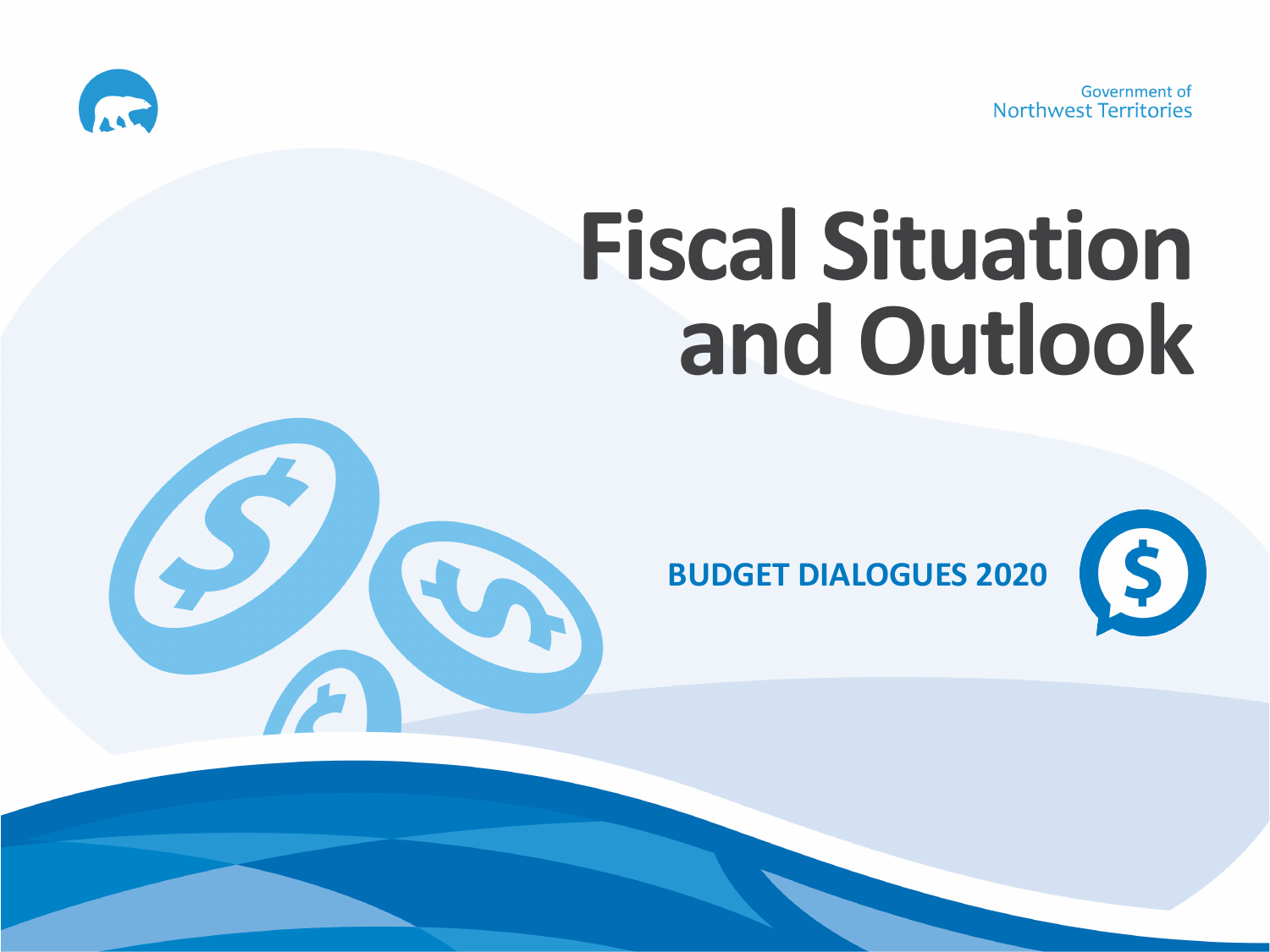### **Introduction**

The 2020 Budget Dialogue is an opportunity for NWT residents to learn more about how the Government of the Northwest Territories (GNWT) budget works and to share their views on spending.

The following information is provided for your reference and to help inform the discussion.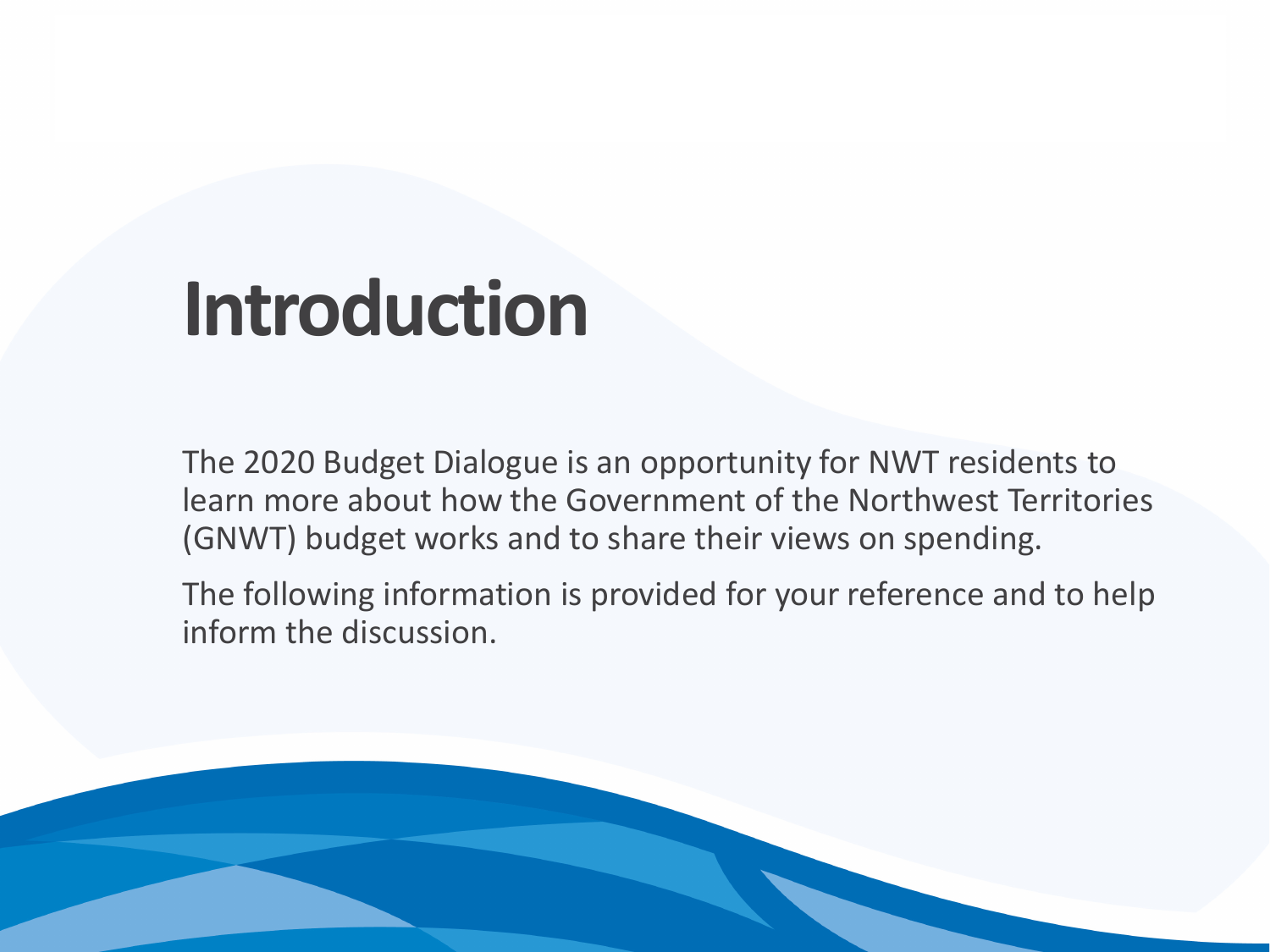### **GNWT Revenue** and the Economy

- There is a weak connection between economy and GNWT revenue due to fiscal arrangements with Canada.
- Federal transfers account for about 80% of GNWT revenue:
	- About 70% from Territorial Formula Financing (TFF) Grant;
	- The TFF Grant is designed to partially recover losses in "ownsource revenue" over several years after a revenue shock such as COVID-19.
- Remaining "own-source revenues" are taxes such as personal and corporate income, fuel, carbon, tobacco, payroll taxes, fees and charges, and resource revenue.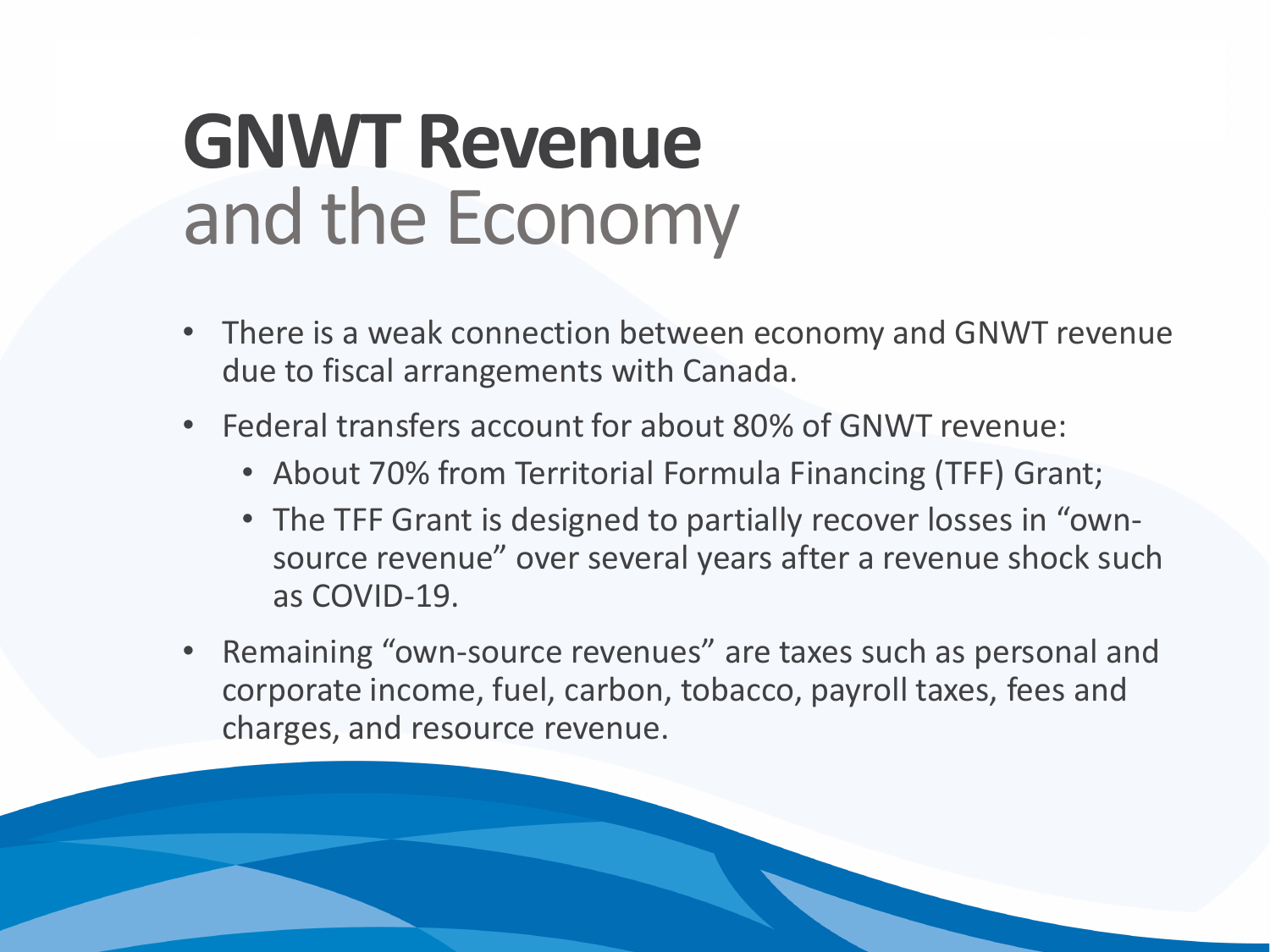### **GNWT Revenue** and the Economy

- The GNWT maintains a competitive tax regime to support the economy and encourage economic diversification and development.
- A small economy with a low tax base limits the options to raise additional new revenues.
- Government, especially the GNWT, is a large part of the economy.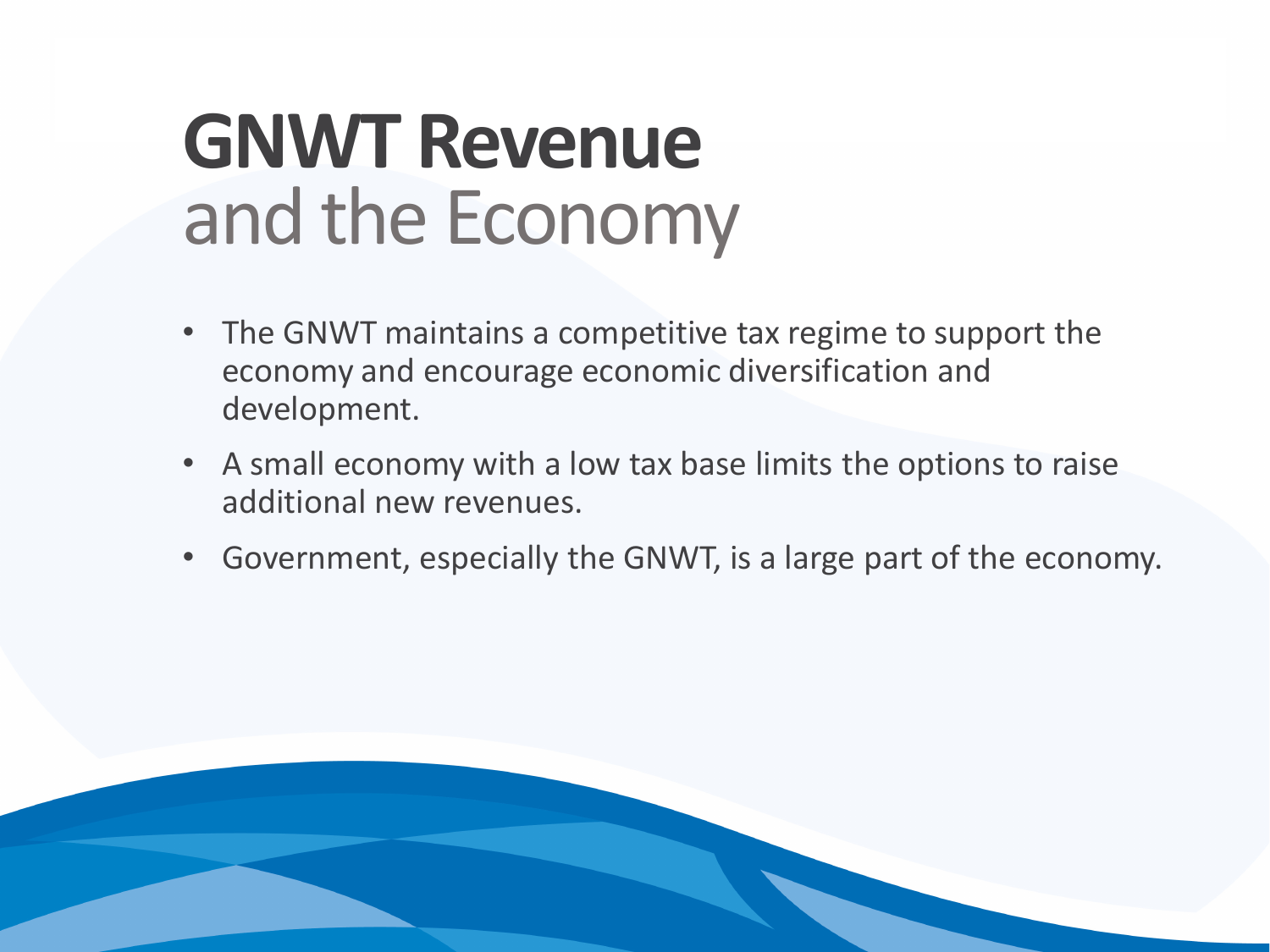# **Operating and Capital Budgets**

- Two budgets: Operating and Capital
	- Operating: day-to-day spending for programs and services (like groceries and expenses to maintain a household)
	- Capital: one-time projects that are durable and have a long life (like a new shed)
- The surplus in the Operating Budget determines the amount available for Capital Budget (infrastructure)
	- The *Fiscal Responsibility Policy* requires at least half of capital budget must be paid for from the operating surplus.

#### **Rule: Capital investment requires Operating Surpluses**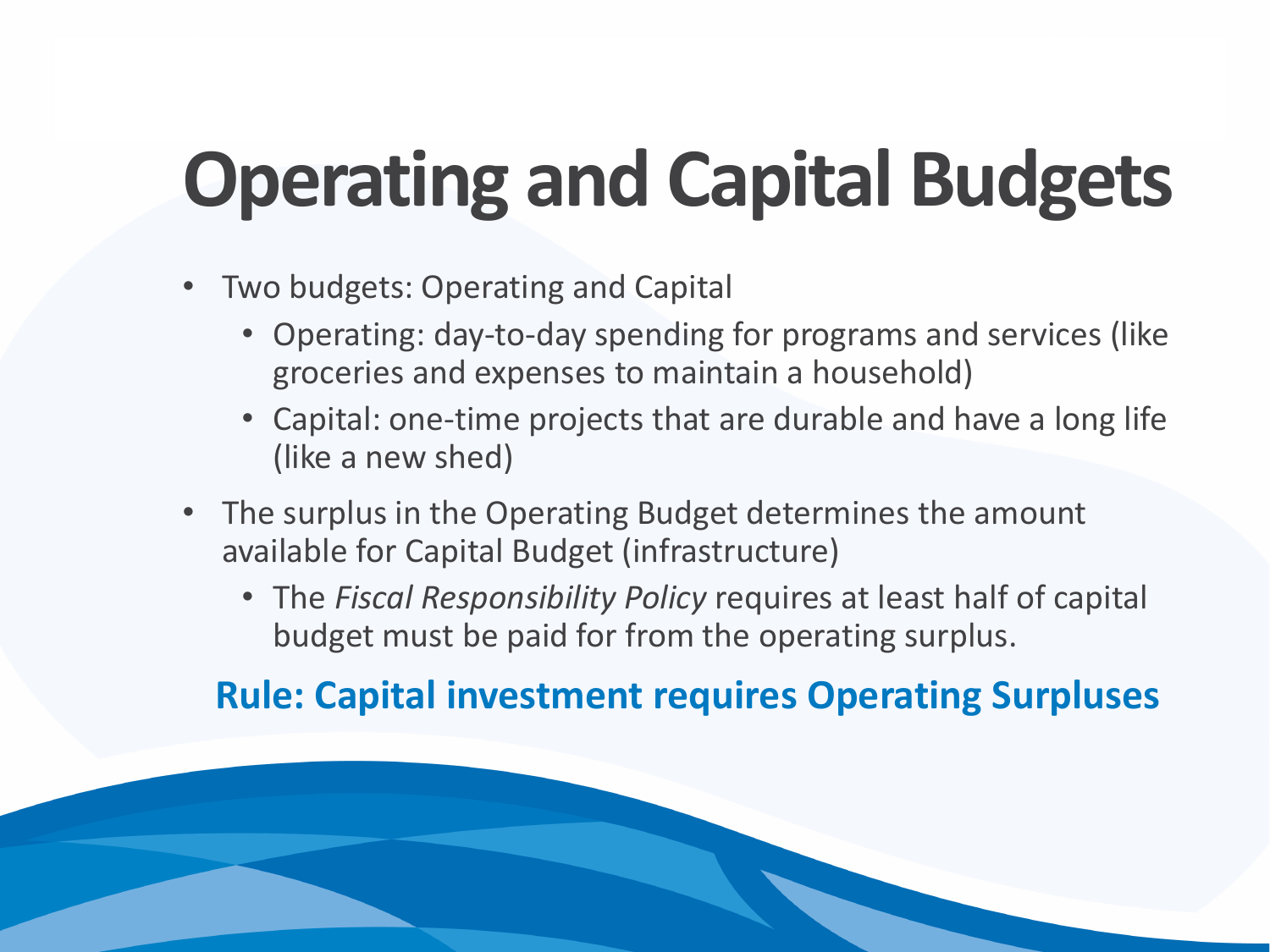## **Balancing Operating Expenses**  with Capital Investment

- There is an infrastructure gap in the NWT compared to the rest of the country. The capital budget has increased to improve this, but the gap with Canada remains wide.
- Cost-sharing programs with Canada mean small investments can have large returns, but the GNWT needs operating surpluses to in order to take advantage.
- The GNWT must face trade-offs between:
	- Programs and services versus infrastructure; and
	- Different infrastructure investments.

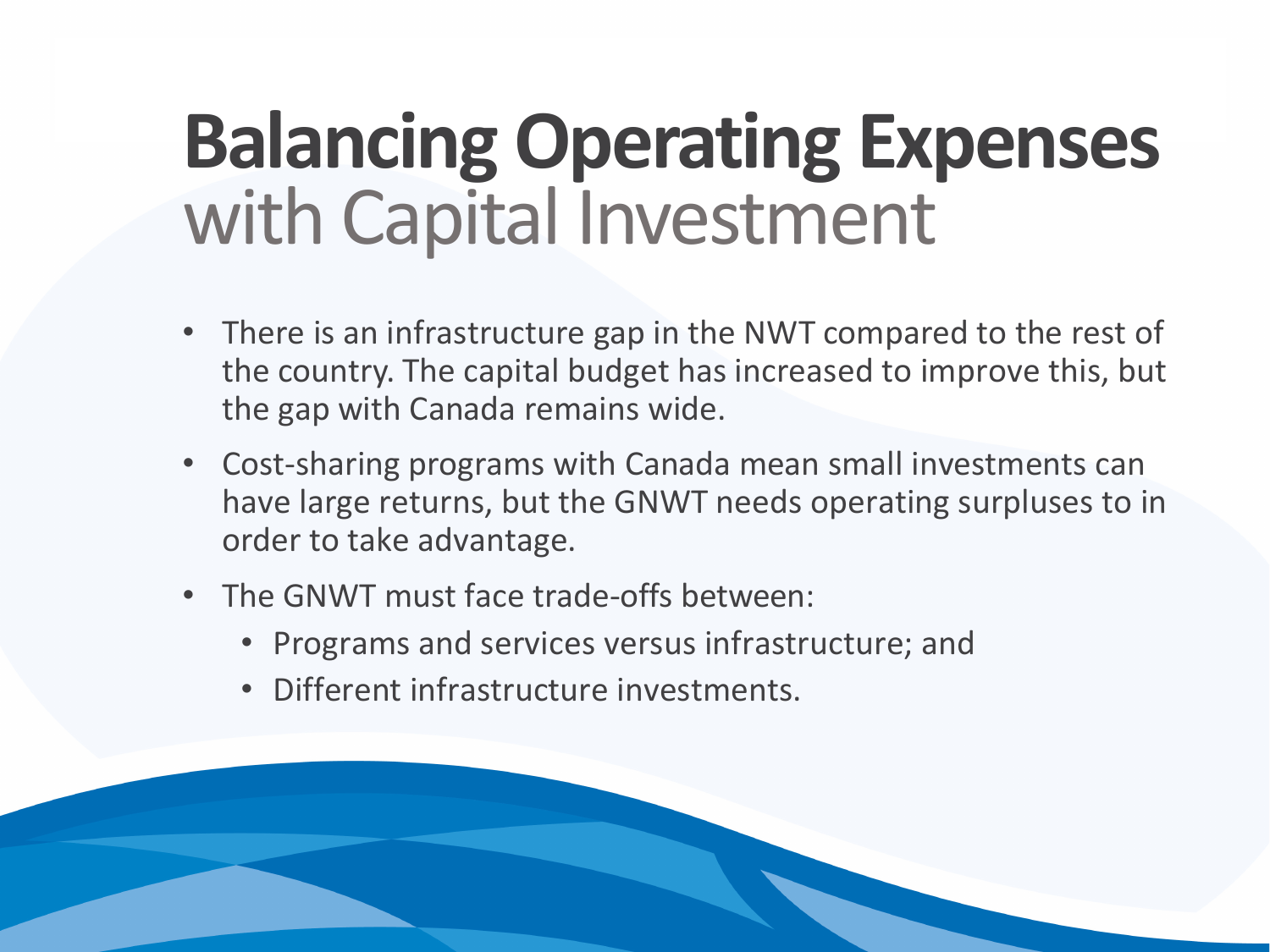## **Budget 2020**

- Budget delivered February 25, 2020 and passed June 4, 2020, delayed by COVID-19 pandemic.
- Budget 2020 provides \$1.9 billion for programs and services to residents and businesses.
- A total increase of \$94 million over Budget 2019 was proposed, including:
	- \$64 million for program enhancements, \$40 million in new spending supported by \$29 million in federal funding, \$6 million to continue 18<sup>th</sup> Assembly initiatives, \$2 million in amortization, and \$15 million in savings.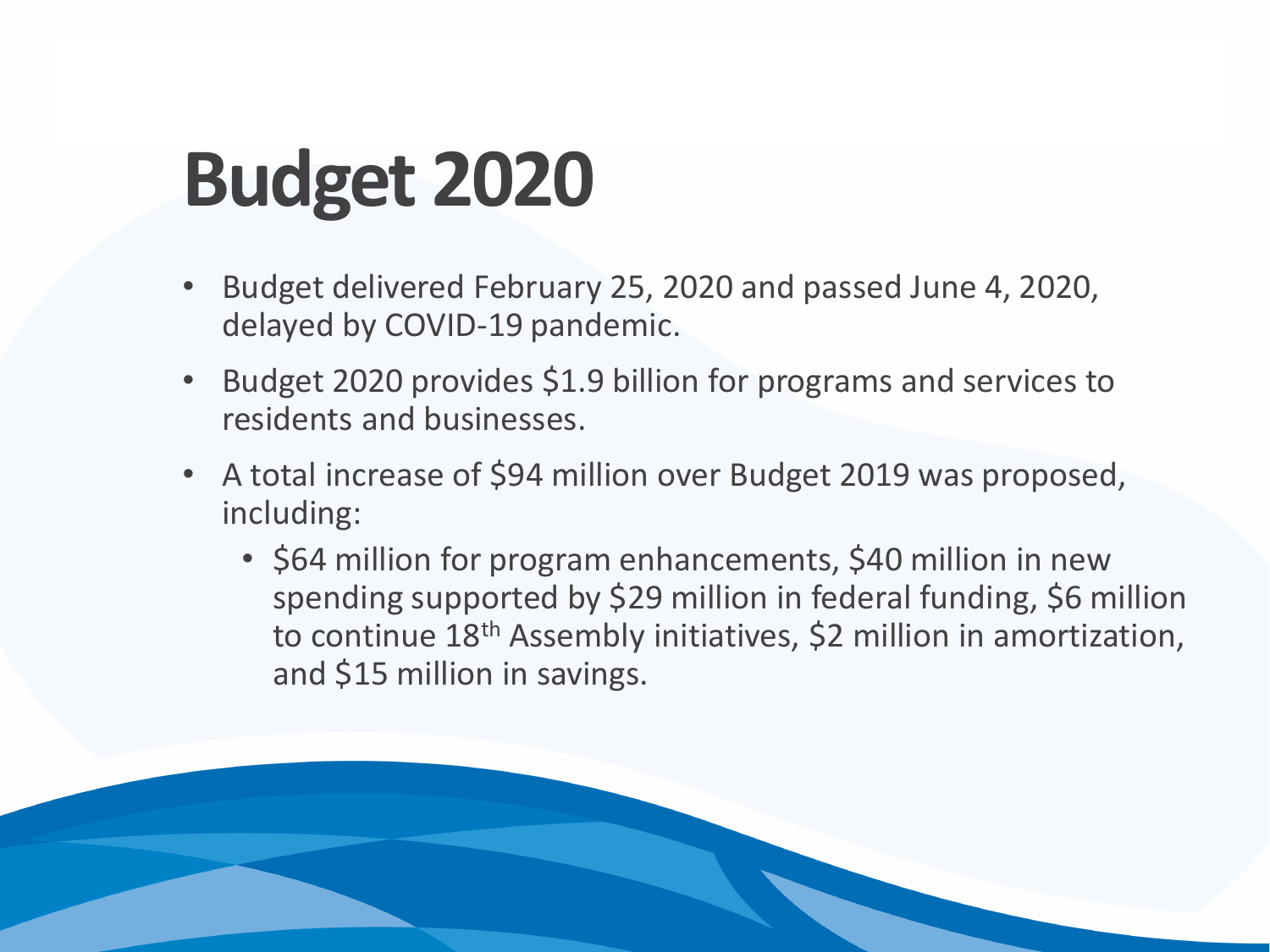# **Budget 2020 Update**

- After the Budget was tabled in March, the GNWT added \$65 million to spending.
- Since the federal government paid for \$44 million of this new spending, the net amount added to the budget for pandemic response measures and mandate initiatives was \$21 million (1.1% of operating spending).
- New spending includes:
	- GNWT emergency response measures: \$37 million
	- Mandate and other initiatives: \$27 million
	- Standing committee feedback: \$2 million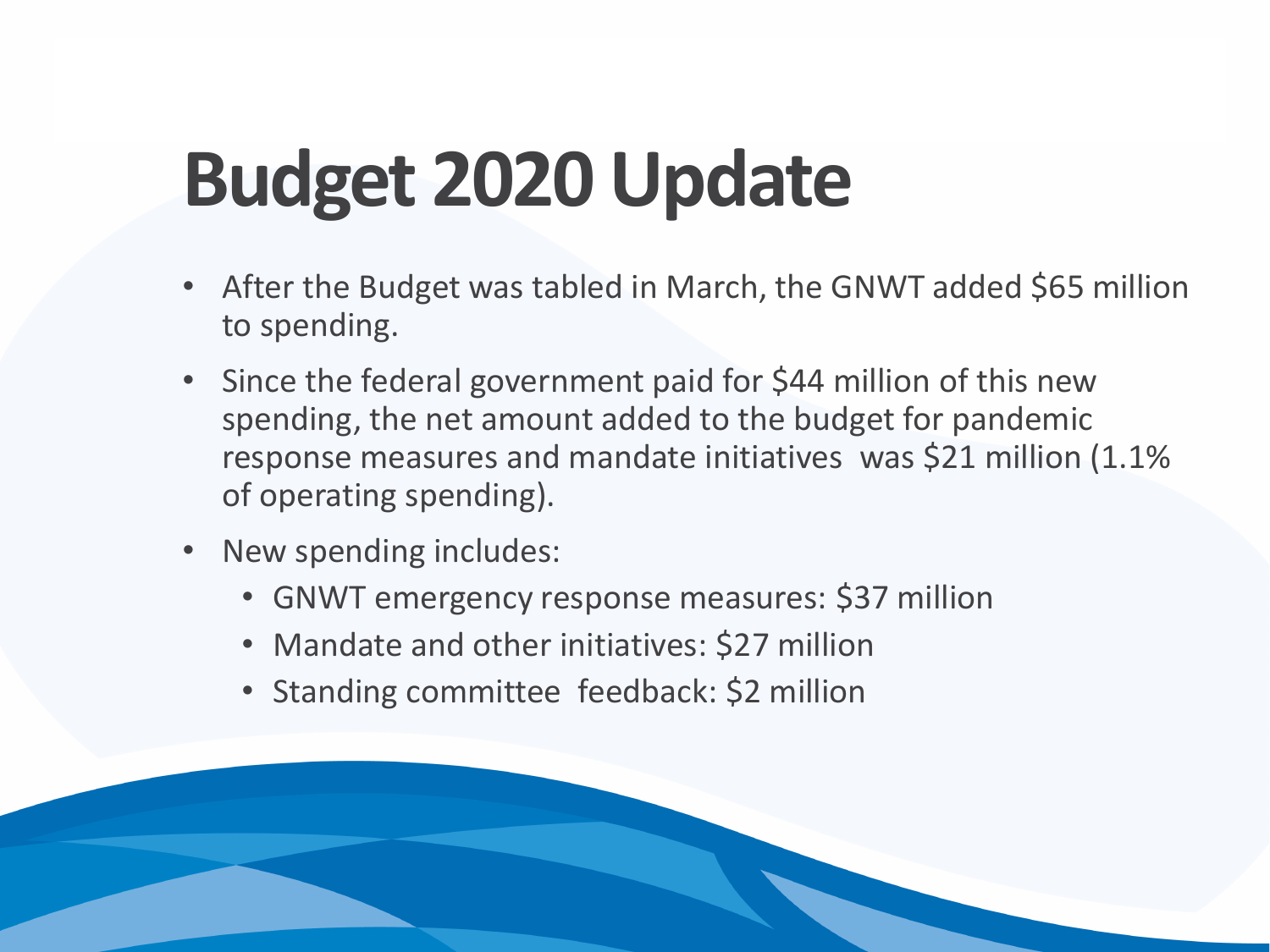# **Projected Operating Surpluses**

- Compared to Budget 2020 projections, revenue is down and expenditure is up, reducing operating surplus projections.
- The greatest decrease is in the current year and in 21/22.
- By 22/23, TFF Grant offsets begin to take effect and reduce the impact of previous own-source revenue declines.
- By 23/24, the operating surplus is slightly higher than projected in Budget 2020, but it is still a low level.

Lower operating surpluses over the medium-term outlook will affect the ability to invest in capital.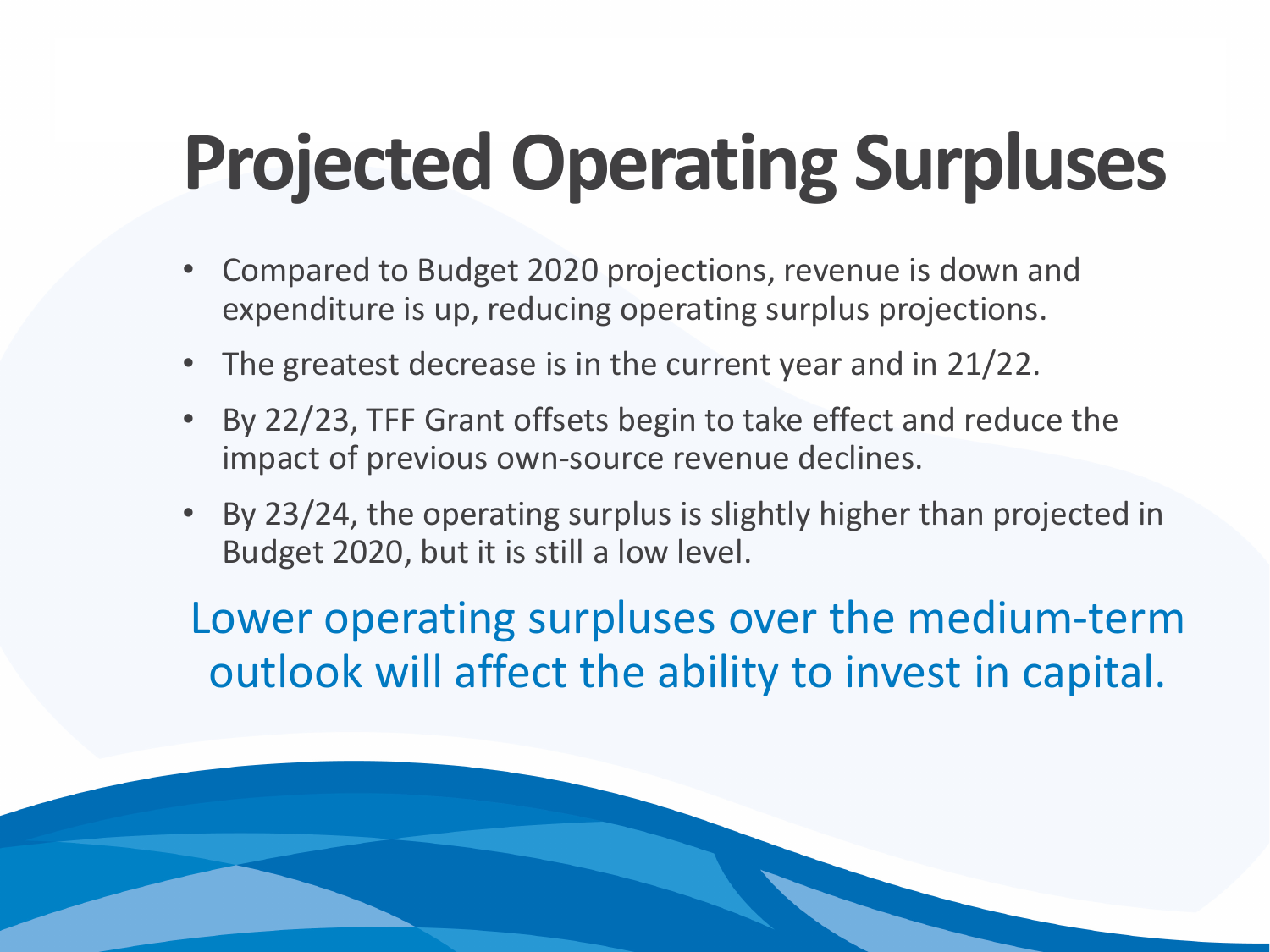### **Operating Surplus (Deficit)**

(millions of dollars)

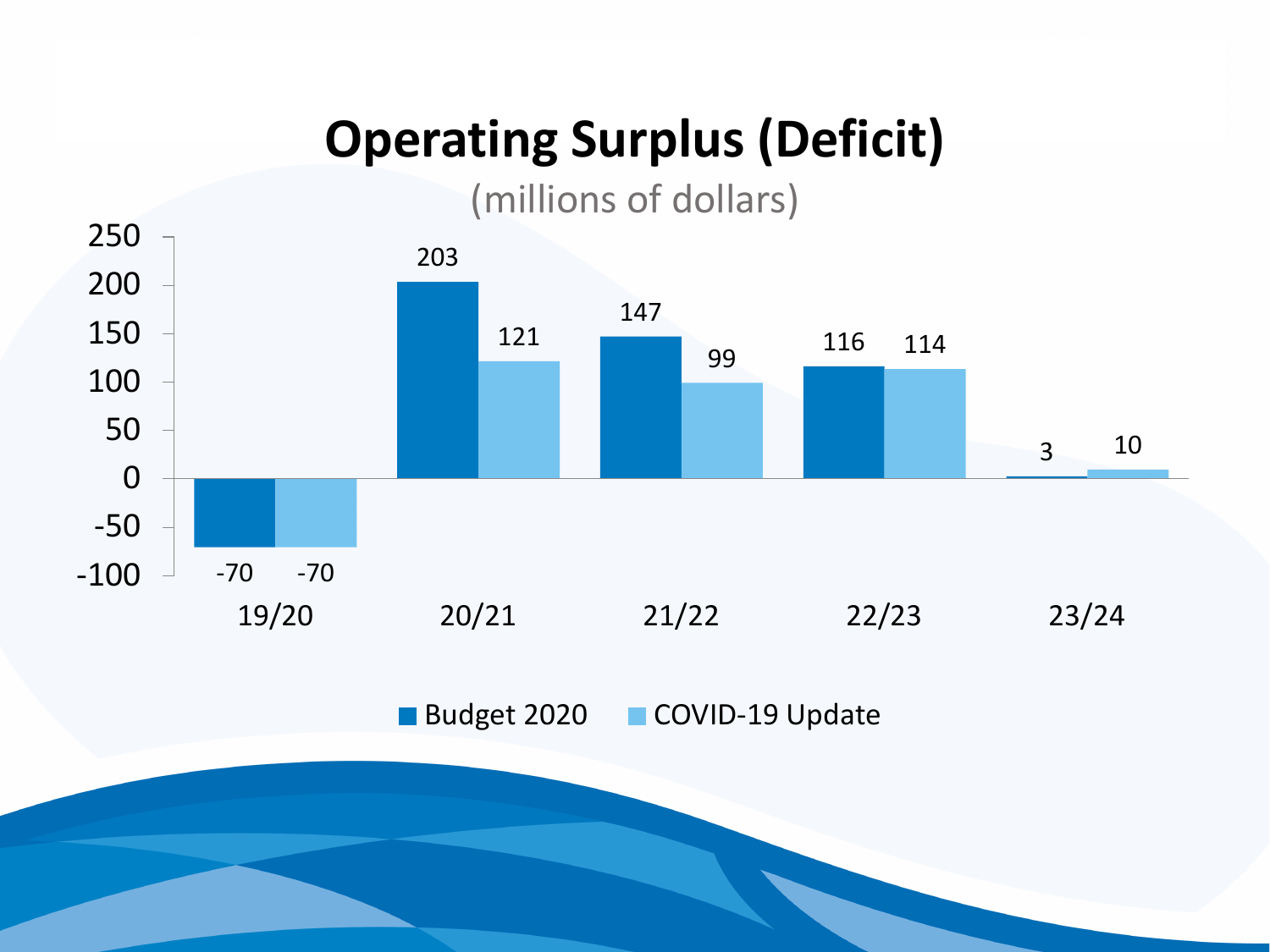### **Forecast Revenue Changes from Budget 2020-21**

(millions of dollars)

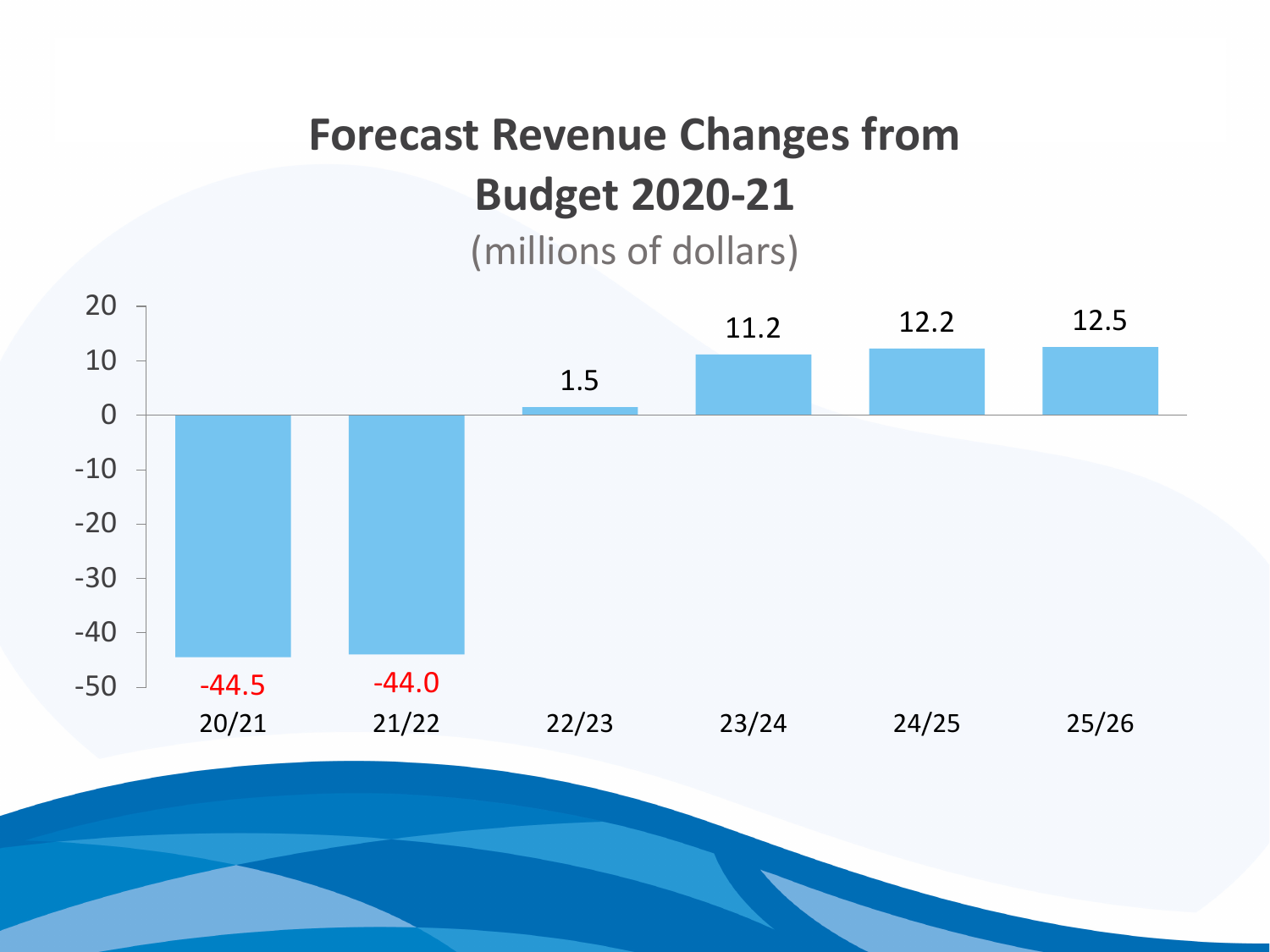## **Operating expenditures**  increasing due to COVID-19

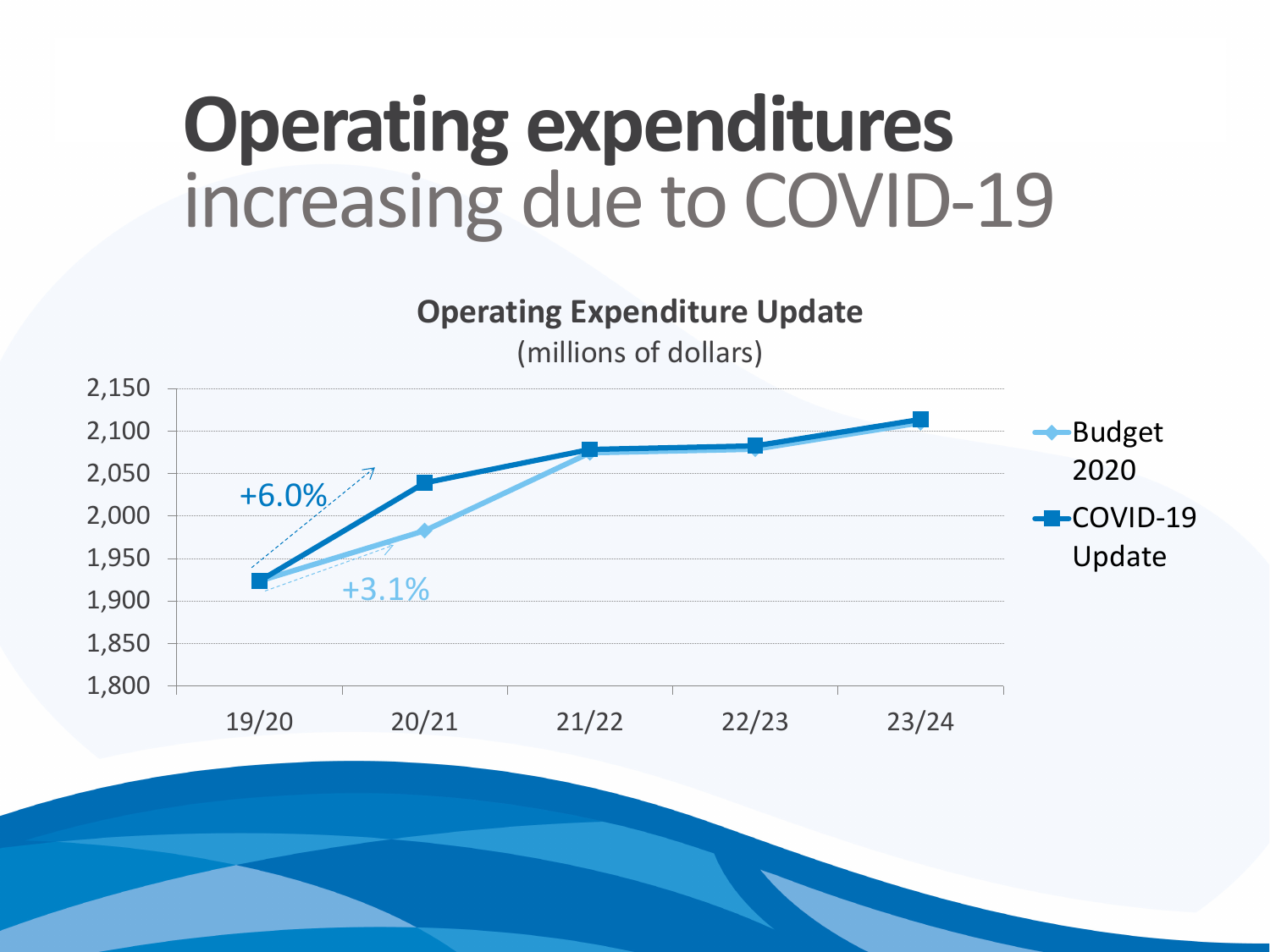### **Operating Revenue and Expense Outlook**  (millions of dollars)

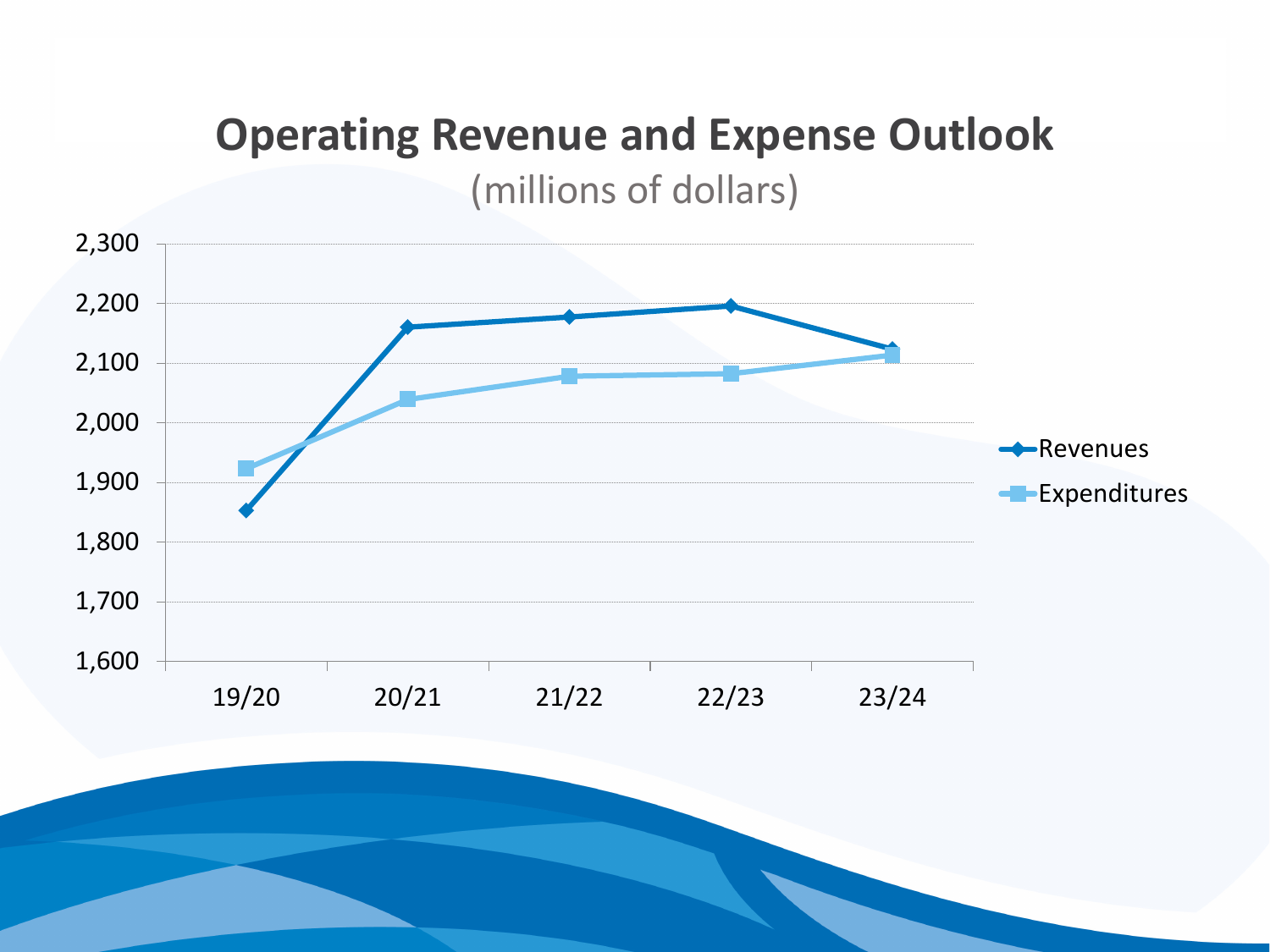## **The Capital Plan will require**  increases in operating surpluses

• **If surpluses are not maintained or restored, the Capital Plan will need to be revised**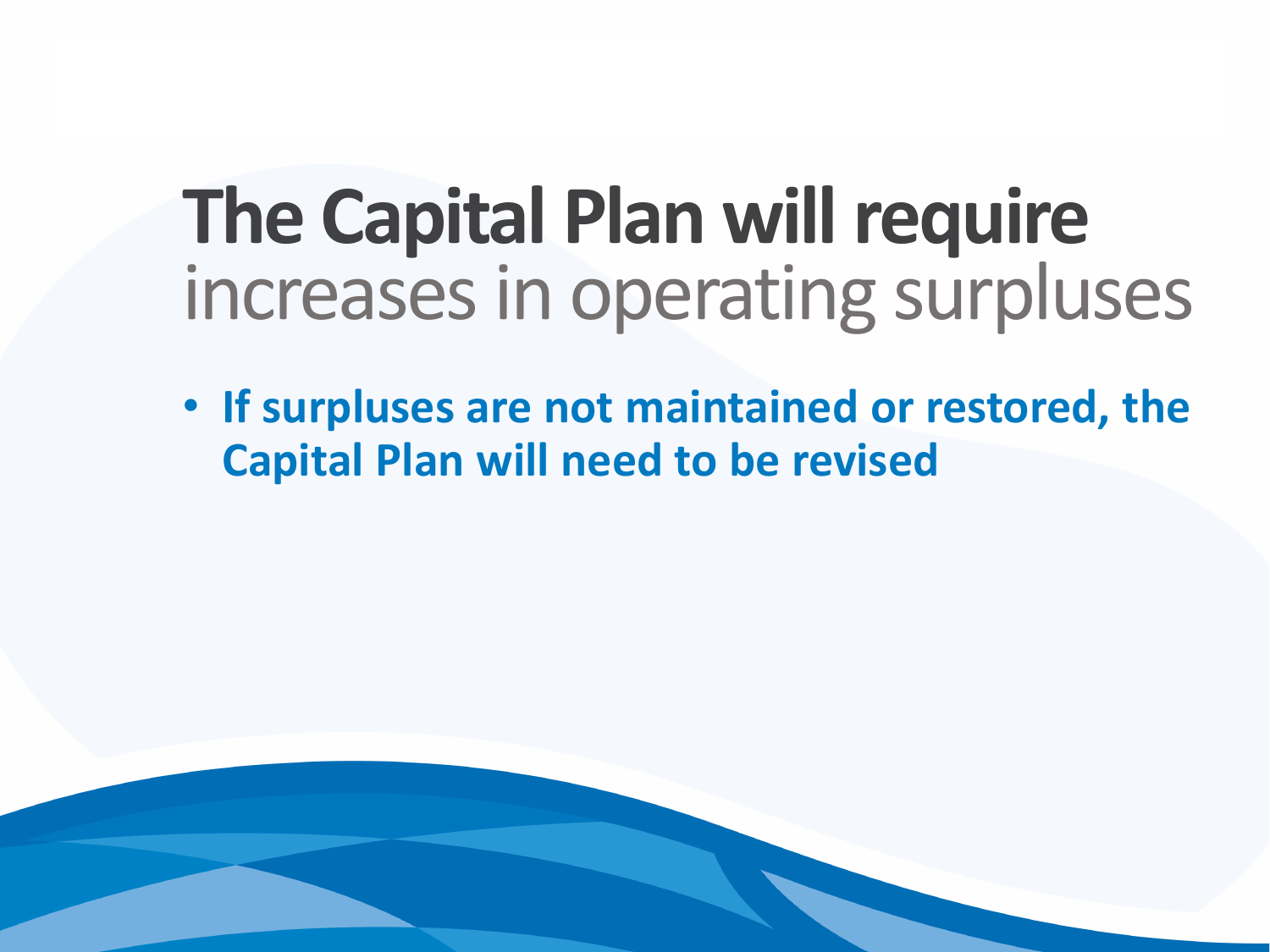#### **Operating Balance and Capital Outlook**



■ Operating Surplus (Deficit) ■ Capital Investment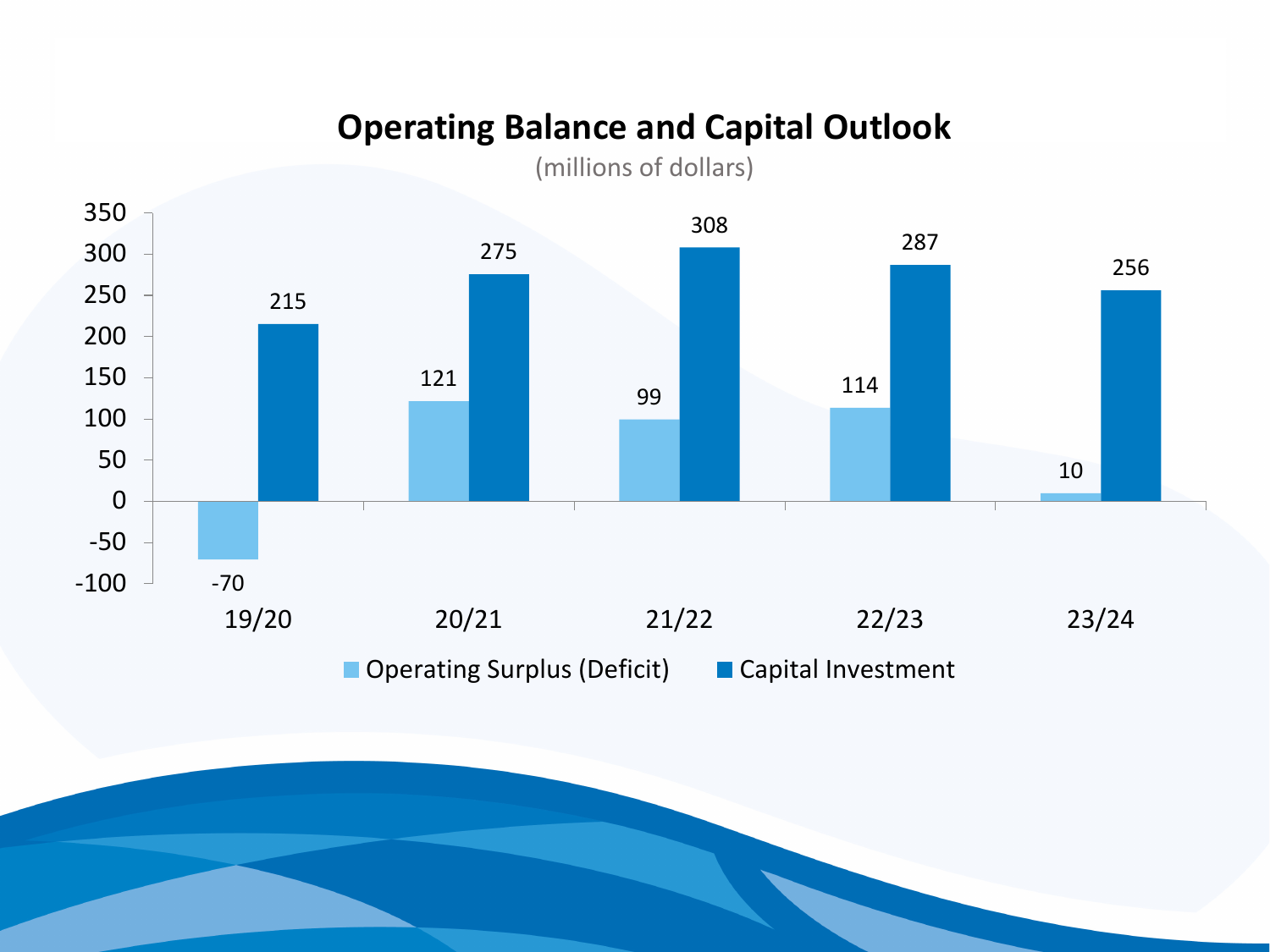## **NWT Infrastructure** is not getting any younger

- NWT's infrastructure lags the rest of the country, with the second oldest capital stock.
- Capital investments have recently played an important role in reducing the average age of capital assets but there is still a wide gap with the rest of Canada, on average.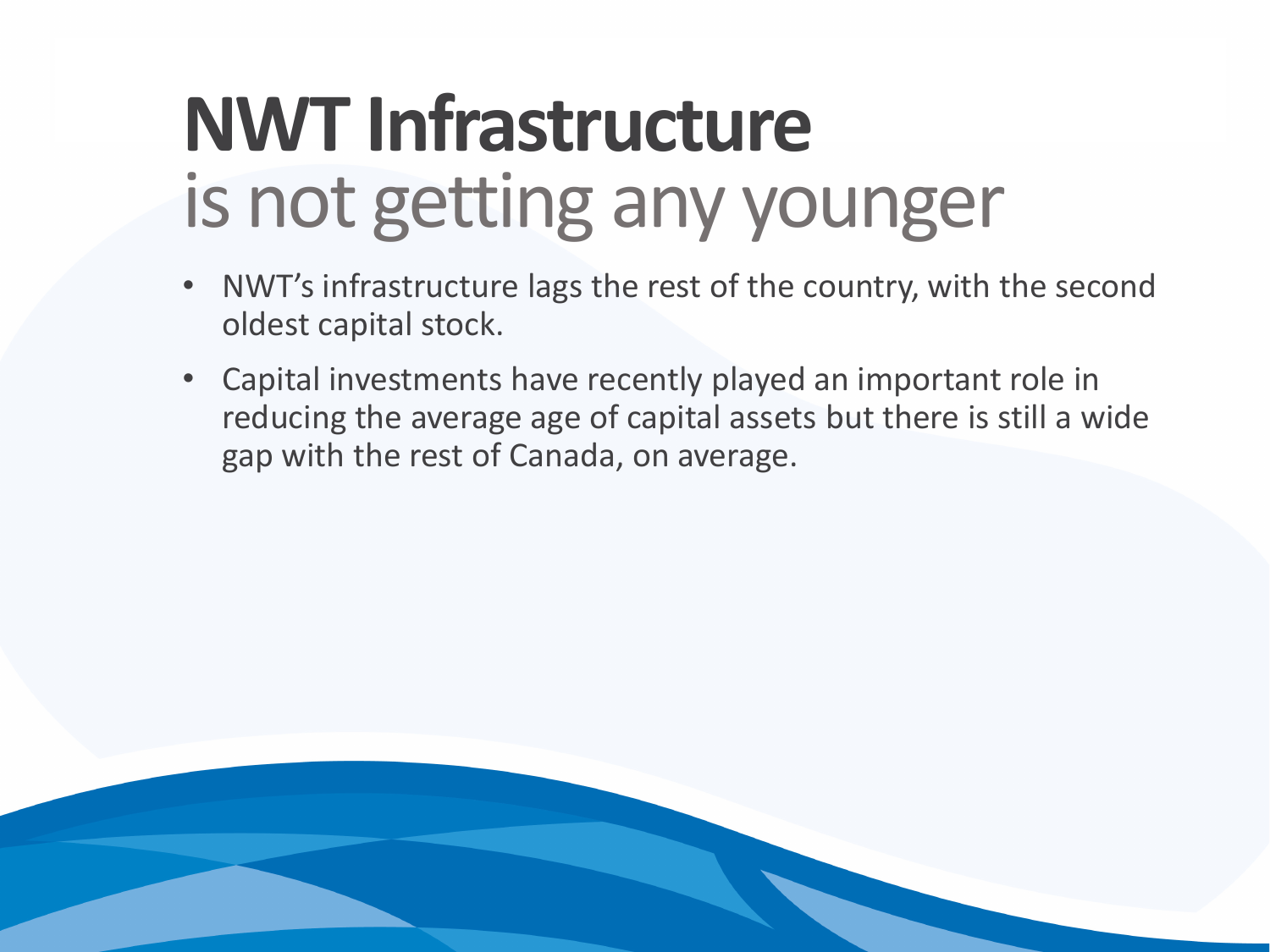#### **16.1 14.4** 12 13 14 15 16 17 2009 2010 2011 2012 2013 2014 2015 2016 2017 2018 2019 **Average Age of Infrastructure** (Years) **NWT Canada**

**Source: Statistics Canada, Infrastructure Economic Accounts**

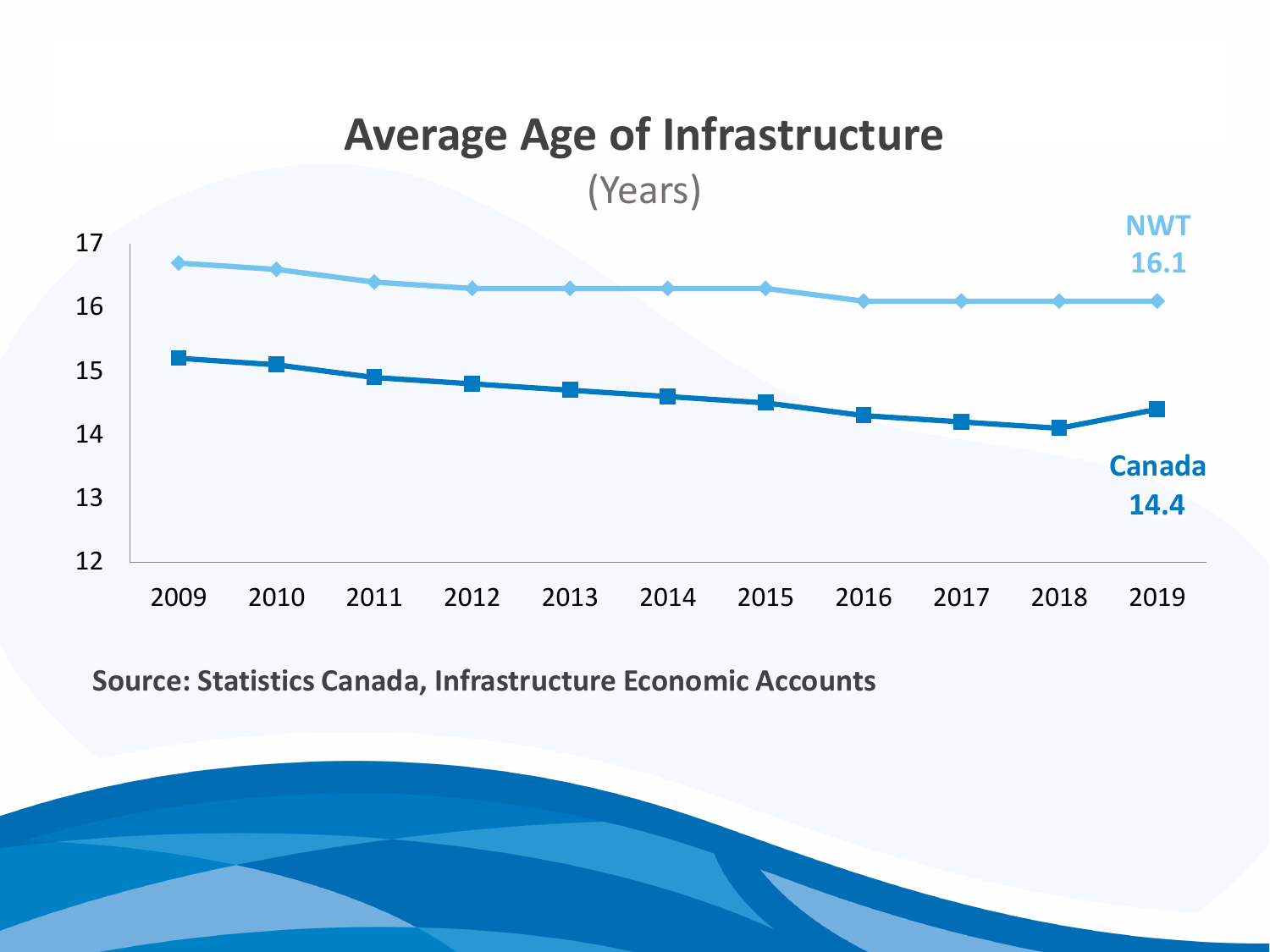### **Average Age of Infrastructure** (Years, 2019)



**Source: Statistics Canada, Infrastructure Economic Accounts**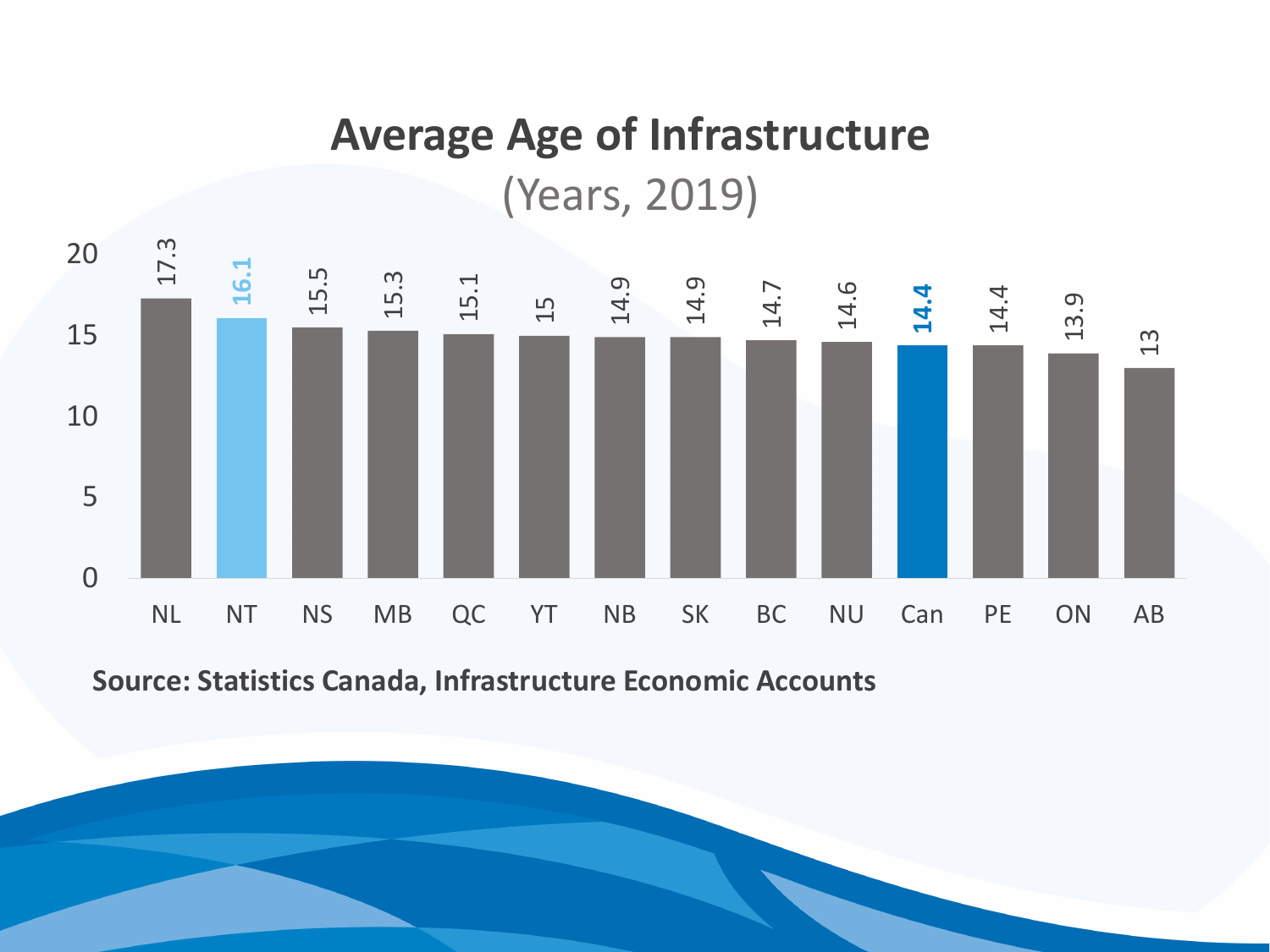# **We want to hear from you.**

What are the programs, services and infrastructure that benefit your community the most?

What programs, services and infrastructure are you willing to give up to keep the spending that you feel is the most important?